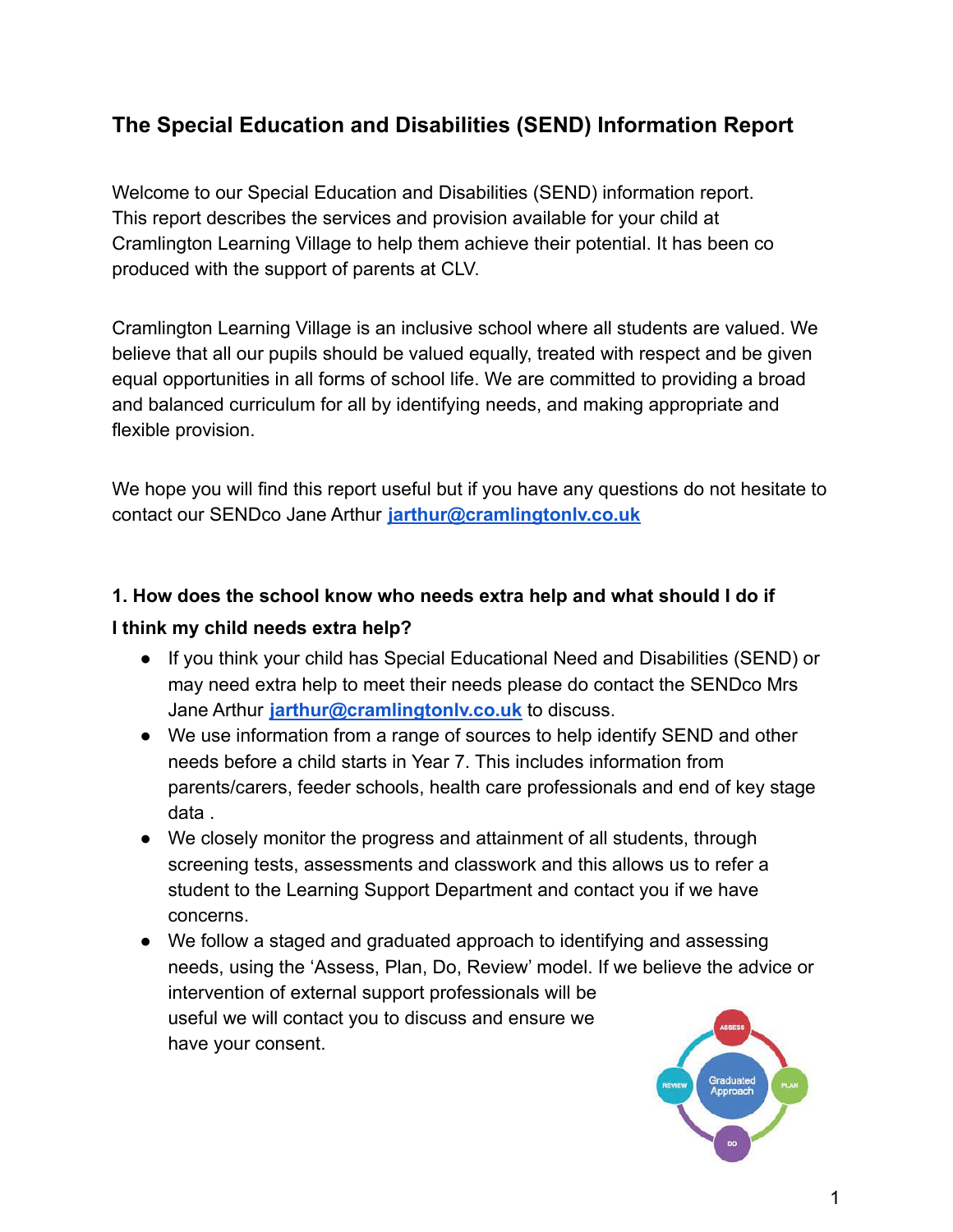## **2. How will staff at Cramlington Learning Village support my child/young person?**

- All teachers are teachers of students with SEND and have a responsibility to personalise their lessons to meet needs.
- The SENDco is responsible for arranging additional support for students with SEND on a day to day basis.
- In consultation, we draw up and agree plans to inform planning and to ensure support is effective. These are shared with students, parents and carers and evaluated termly.
- Information is shared with staff about the needs of students to help them prepare appropriate lessons and support students effectively.
- The Governor link oversees the provision and reports back to the Governing Body.

# **3. How will the curriculum be matched to meet my child/young person's needs?**

- We focus on delivering High Quality Teaching in our classrooms which means that all teachers are committed to meeting the needs of individual students.
- The Cramlington model of teaching and learning is appropriate for students with additional needs.
- If a student needs further support a SEND profile or ISP will be created in consultation outlining the individualised approach. This may include individual work or group work.
- If a student receives a diagnosis, it does not automatically mean they will be placed onto the SEND register or receive extra support. The need for further interventions is discussed and decided on a student by student basis.
- Adjustments can be made to the PSHE curriculum if required.

## **4. What extra support is available?**

Additional support available includes:

- Secure lessons additional timetabled literacy/numeracy
- Homework Clubs
- Access arrangements special exam arrangements
- In class support while developing independence
- Medical Support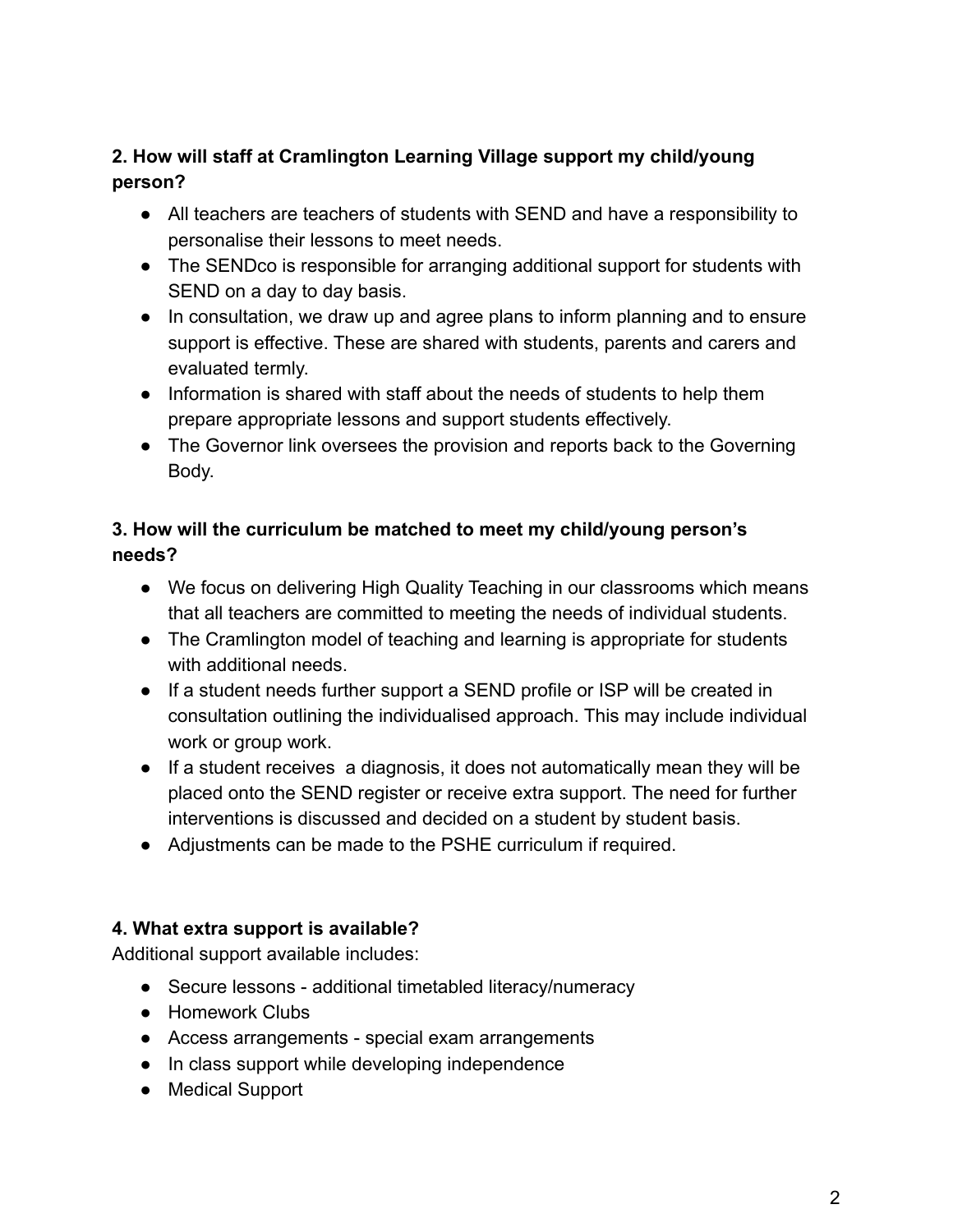- Lunch Clubs
- Literacy and numeracy interventions
- Emotional literacy support
- SEMH support
- Intimate care support

#### **5. What support is available for my child's/young person's well being?**

- Pastoral support for students is provided by Learning Guides, Heads of Year and Pastoral Coordinators (Key Stage 3 and 4) and Mentors (Key Stage 5)
- Well Being Days and the tutorial programme are designed to develop students' social and emotional well being.
- Counselling Services can be accessed by students across all year groups.
- Social esteem groups and interventions
- The Cramlington 10 makes clear our expectations for all students and behaviour for learning is supported through a clear stage system which is explained in publications and through events and assemblies.
- Named staff can administer prescribed medicine in accordance with policy.
- Safeguarding lead staff are publicised throughout the school and all staff undergo safeguarding training.
- A triage system supports students with SEMH by referring to appropriate provision

# **6. How does the school involve outside agencies in meeting the needs of my child/young person?**

- The school will work with you to make referrals to a number of outside agencies through the South East Locality Hub , which gathers the key teams from external agencies who are working within South East Northumberland. Agencies involved are School Health, Children's Services, Children's and Young People's Service (CYPS), Primary Mental Health Care Workers
- The school is also able to refer to the High Incidence Needs Team (HINT) at Northumberland Inclusive Education Services (NIES) with your consent.
- Where necessary, the school will refer a student to an external specialist, after consultation and consent from parents.
- The school also has contact with visual and hearing impairment services, EOTAS and the Pupil Referral Unit. If a student requires specialist equipment we liaise with the appropriate local service to establish what is necessary.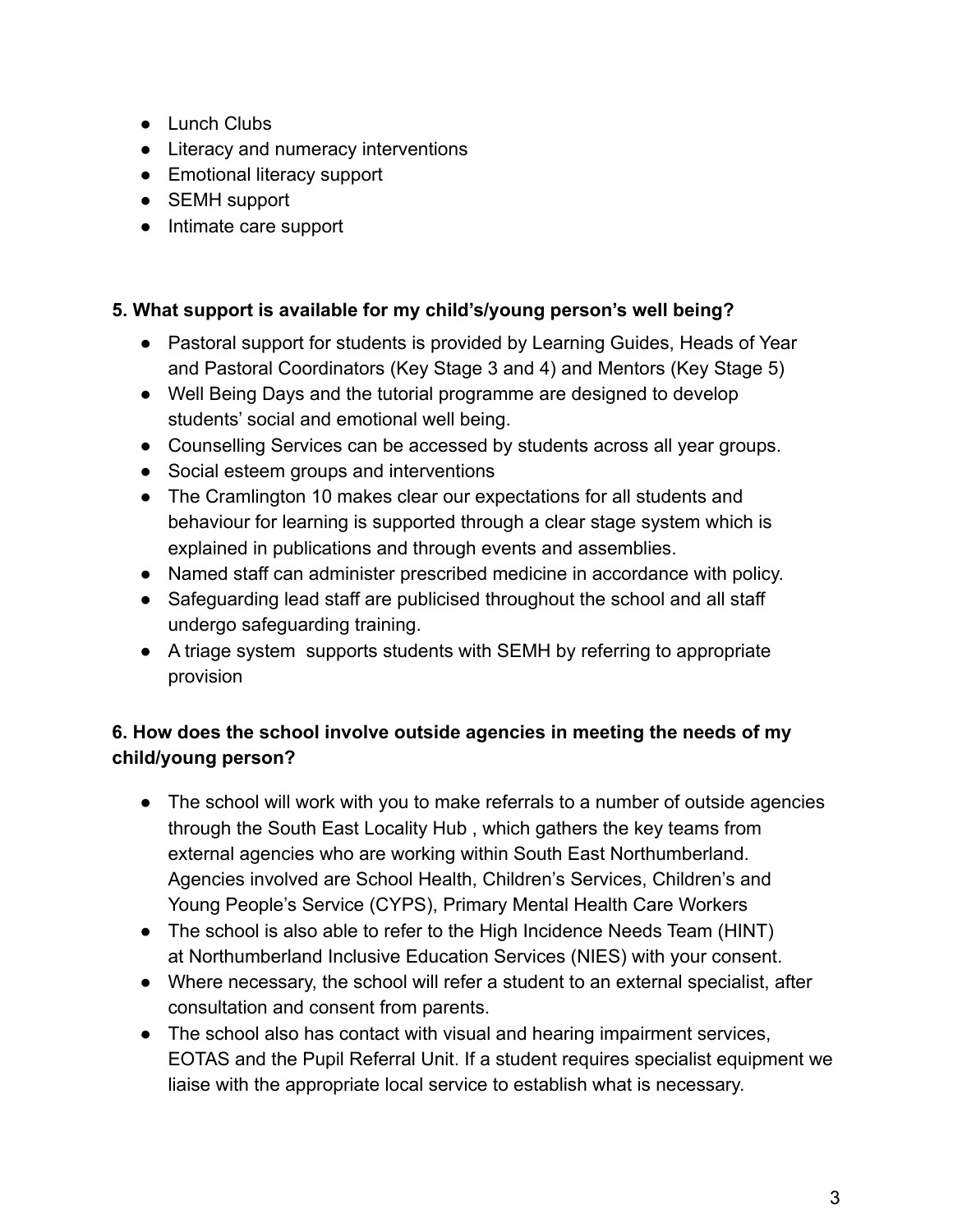#### **7. How accessible is the physical environment?**

- The ground floors of all buildings are accessible by wheelchair and there are lifts in Inspire and Innovate to the second floor. Unfortunately the top floor of Innovate is not accessible by wheelchair.
- There are toilets in every block for disabled students and a hygiene room in the JLV and SLV.
- The school has been assessed by Vision Impairment specialists and adaptations made.
- The school works closely with the Hearing Impaired service to ensure FM systems are compatible with each other.
- Personal Evacuation Plans (PEEP) are designed for students dependent on need

# **View our [Accessibility](https://www.cramlingtonlv.co.uk/wp-content/uploads/2022/05/AccessibilityPlan.pdf) Plan View our [Admissions](https://www.cramlingtonlv.co.uk/?page_id=3340) Plan**

## **8. How does the school include students with special educational needs in school activities?**

Our aim is for all students with SEND to be able to join in most activities of the school. This includes all areas of the curriculum, (including residential trips), sporting activities, social activities, lunch times and break times and all other school events. This inclusion may be supported by a learning support assistant, or another member of the teaching staff.

# **9. What are the school's arrangements to support my child/young person transferring to Cramlington Learning Village?**

- We will work to ensure a smooth transition for students with support needs from feeder schools and from parents/carers by collecting data and attending Year 6 Annual Reviews for pupils with a Education, Health and Care Plan, where possible.
- Students transferring into Year 7 will attend a full transition day and additional visits as required.
- Meetings with feeder staff and parents/carers can be scheduled
- Parents and carers will be invited to an Information Evening in the final term of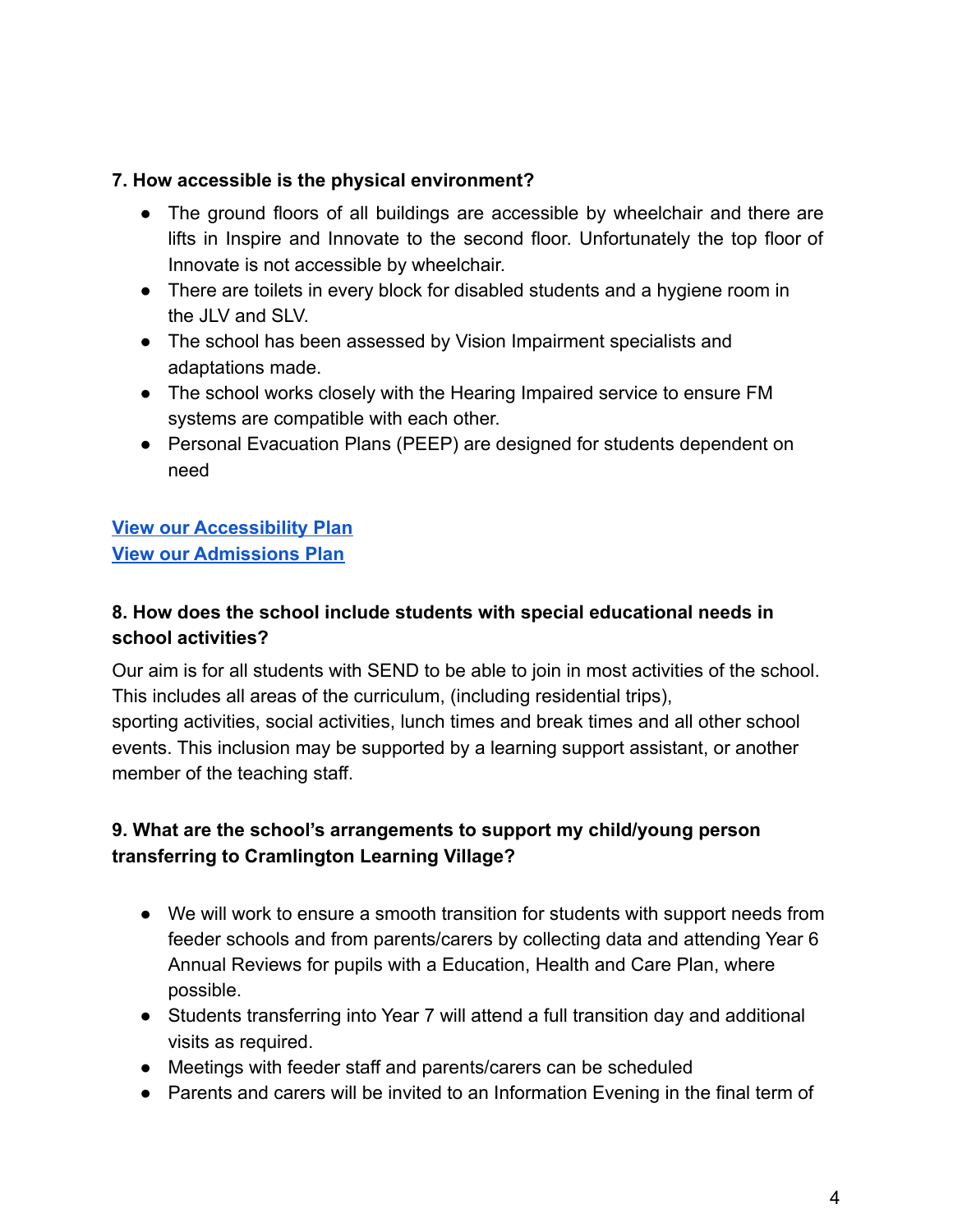Year 6 to meet staff and hear about arrangements.

● Parents are encouraged to meet with the SENDco or one of the Learning Support Team to discuss any needs or concerns they have.

## **10. How will a student be supported after GCSEs and A Levels?**

- All students with special educational needs in Y11 and Year 12/13 have meetings with the careers advisor to discuss possible options Post 16 and Post 18
- Additional meetings can be scheduled with the Learning Support Team to explore in more detail how their needs can be met post 16.
- Visits to new settings can be arranged and supported.
- Mentoring support for applications is provided for students.

# **11. How are resources allocated?**

- The school receives funding to support the learning of children or young people with SEND.
- The CoHead in consultation with SENDco and other parties decides the budget for SEND provision.
- The CoHead and SENDco discuss the effectiveness of provisions and agree an action plan.
- This plan is reviewed regularly to ensure interventions and support are effective.

## **12. How does the school check the progress of my child/young person?**

- The progress of children with SEND is monitored carefully within subject departments and by the SEND department. Further support is put into place if necessary.
- Rigorous tracking systems inform us of any student who is falling behind and who may need further help. We aim to keep you fully involved in the process through regular reviews and you will be informed of any support which we feel would benefit your child.
- The SENDco will work closely with the subject/class teacher to monitor and offer further advice if necessary.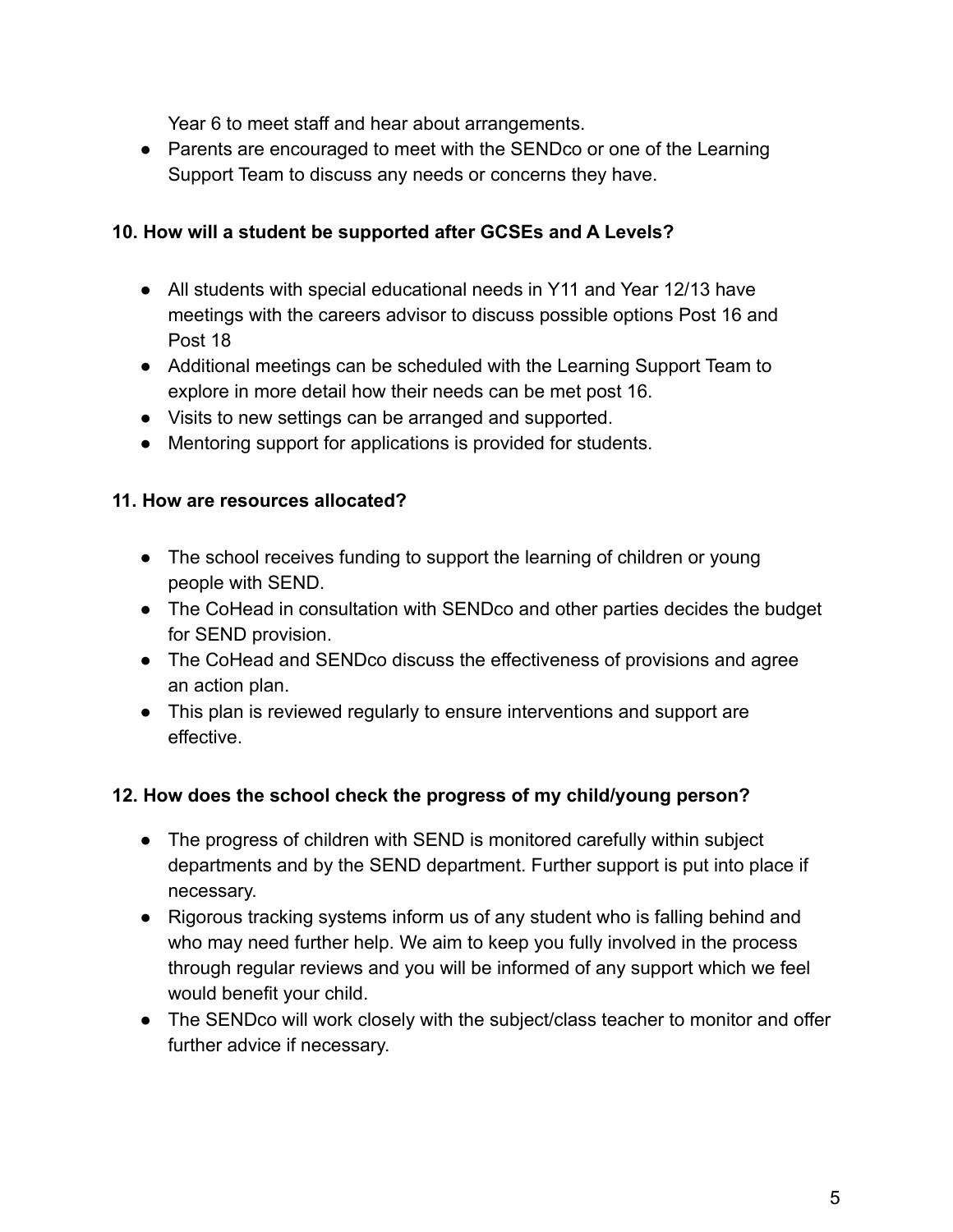## **13. How does the school evaluate the effectiveness of its provision for my child or young person?**

- Progress will be assessed in terms of his/her learning in class and through specific intervention programmes, key assessments and end of year examinations
- We monitor the support we give and measure the impact of interventions through the analysis of students progress and attainment data. This will then be used to shape the next steps
- Parents and carers are invited to share thoughts and ideas on provision throughout the year
- Students are asked to feedback on support through a student voice panel and questionnaires

#### **14. Who can I contact for help or further information?**

Learning Guide, Pastoral Coordinator or Head of Year

SENDco - Mrs Jane Arthur

Assistant SENDco - Mrs Nicki Young

#### **15. What training do staff receive?**

- Staff have access to training, advice and resources to allow them to meet the needs of individual students.
- Identified members of staff have first aid training and/or are trained in administering prescribed medicines to students . All medication is stored in a locked cupboard.
- Identified members of staff have mental health first aid training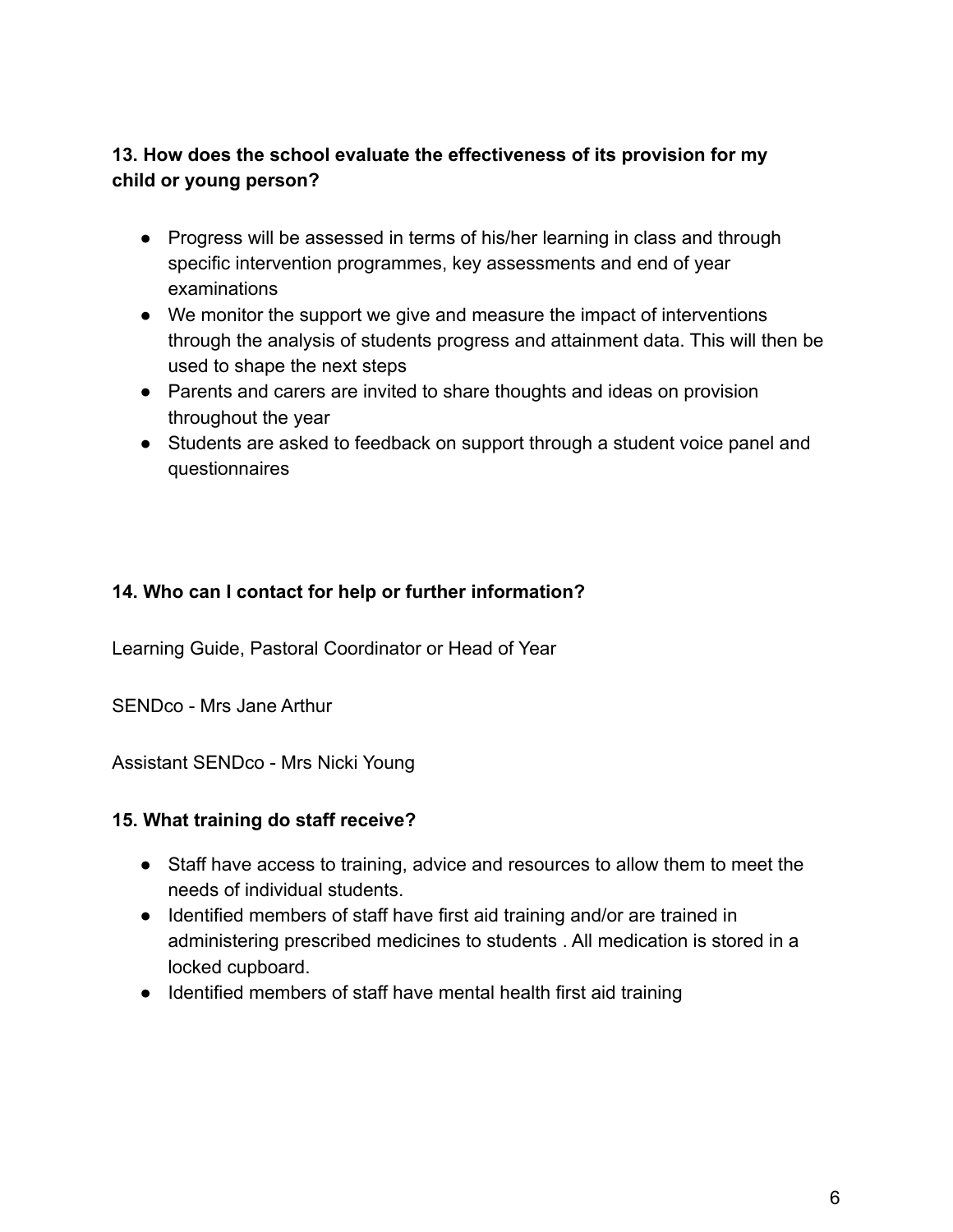#### **16. How do we work with parents of pupils with special educational needs?**

- We work closely with parents/carers to make sure we identify needs at an early stage and put the right provision in place.
- We will keep you up to date with their child's progress through progress reports, parents' evenings and review meetings.
- More regular contact with parents/carers may be necessary and this will be arranged based on the individual pupil's needs.
- If an assessment or referral indicates that a pupil has additional learning needs the parents/carers and the pupil will always be consulted with regards to future provision.
- Parents/carers are invited to attend meetings with external agencies regarding their child, and are kept up to date and consulted on any points of action drawn up in regards to the provision for their child.

The Northumberland SEND information and Advice Service offers a free confidential service and provides specific advice, guidance and support to families of children and young people with special educational needs and disabilities. More information is available in their leaflet. Click on the link below.

**<http://www.northumberland.gov.uk/Children/Needs/SEND.aspx>**

The Northumberland Parent Carer Forum is available for families to join to discuss experiences of services in Northumberland. This is an independent forum who work in partnership with service commissioners and providers, sharing knowledge and experience, with the aim of supporting and enabling families within the community to access the services and give them a voice in developing the quality, range, and accessibility of this provision.

**<https://www.npcf.co.uk/>**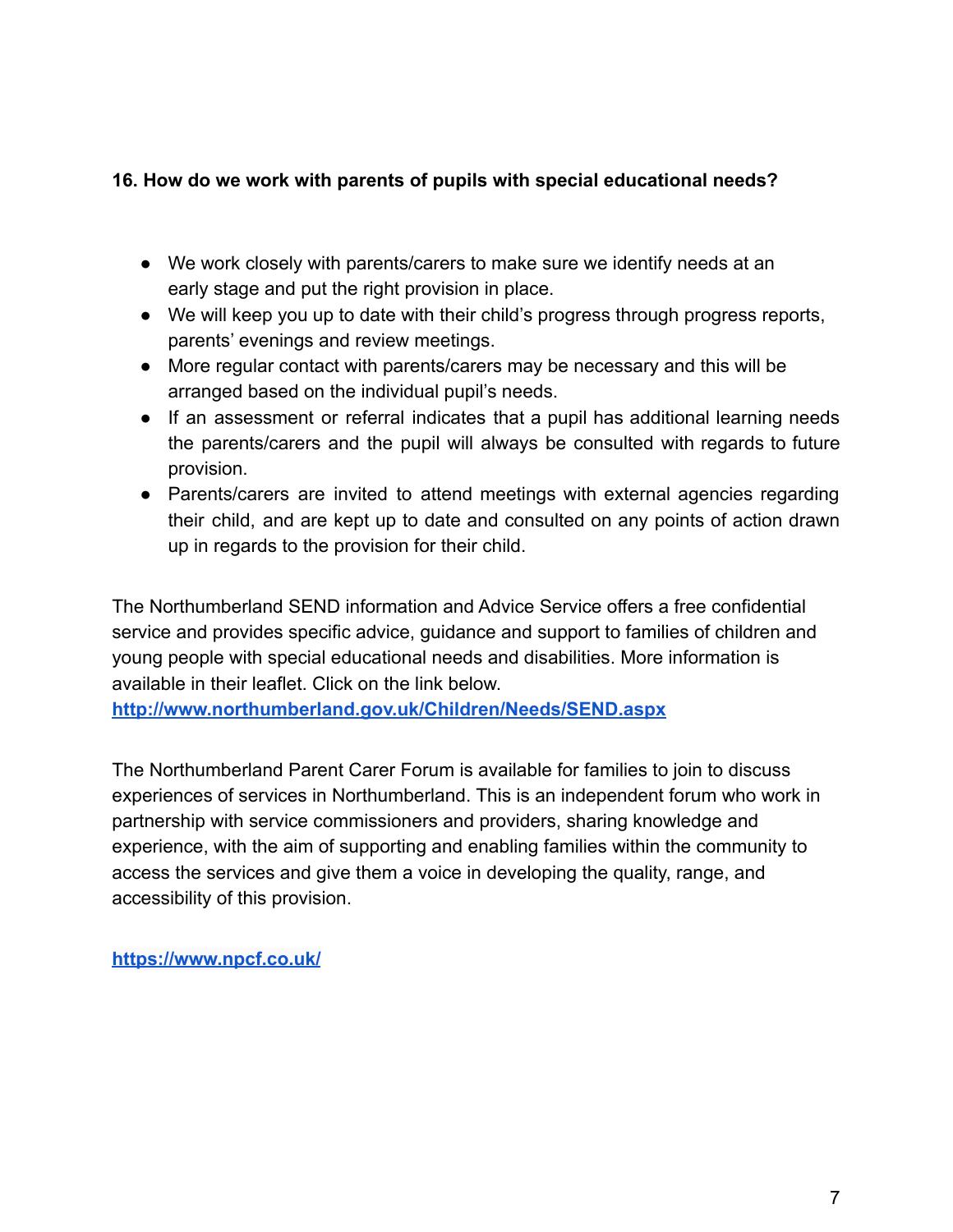#### **17. How do we consult with young people with SEND about their learning?**

We believe our students' views are important and they will be taken into account when planning support. Pupils are encouraged to attend their review meetings.

Students' views are collected using focus groups and through questionnaires twice a year.

Student voice has indicated that students know where to go for support and have asked for access to different clubs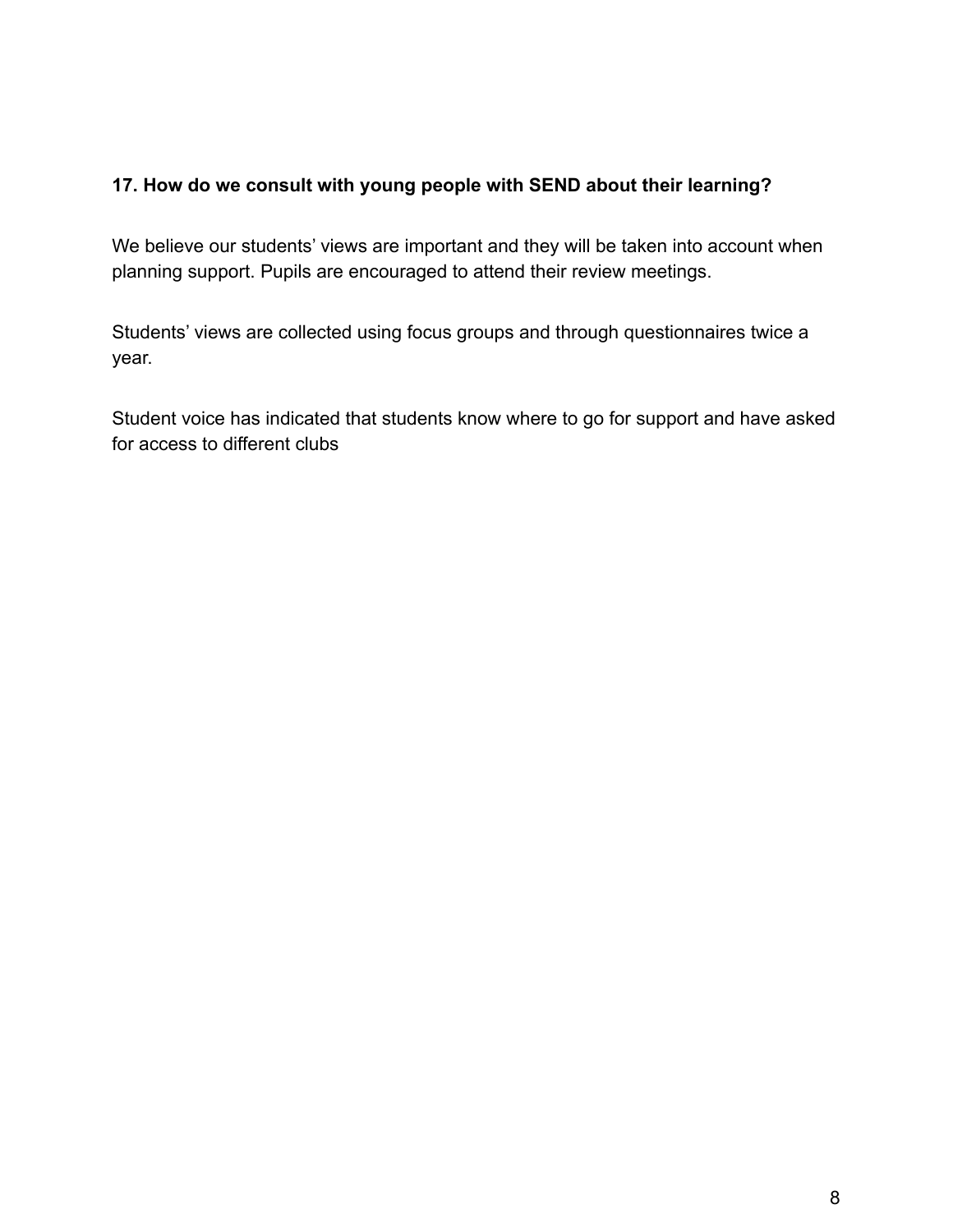#### **18. What are special exam arrangements or access arrangements?**

- There are a small number of students who require special arrangements for exams due to their additional needs. To be eligible for these special arrangements the pupils must meet criteria set out by the JCQ – The Joint Council for Qualifications.
- Students who have a diagnosis do not automatically qualify for access arrangements
- For a pupil to meet the JCQ criteria not only must standardised assessments show their needs but there must be evidence that they have required that particular arrangement regularly in lessons in order for them to make expected progress. If a pupil makes expected progress in class without special arrangements then they do not meet the criteria.
- The process is coordinated between the exams officer, an Educational Psychologist and the SENDCO.
- Outside agencies may advise on access arrangements but the school are required to undertake independent assessments to ensure consistency.
- Pupils and parents/carers are notified of their exam access arrangements and support, as approved, is provided.

More details of access arrangements can be found at **[www.jcq.org.uk](http://www.jcq.org.uk)**

# **19. What is an Educational Health and Care Plans(EHCP) and who can request one?**

The SEND Code of Practice 2015 states that:

"The majority of children and young people with SEND will have their needs met within local mainstream early years providers, schools or colleges.

A local authority must conduct a Consideration of Statutory Assessment (COSA) when it considers that it may be necessary for special educational provision to be made for the child or young person through an EHC plan. This is likely to be where the special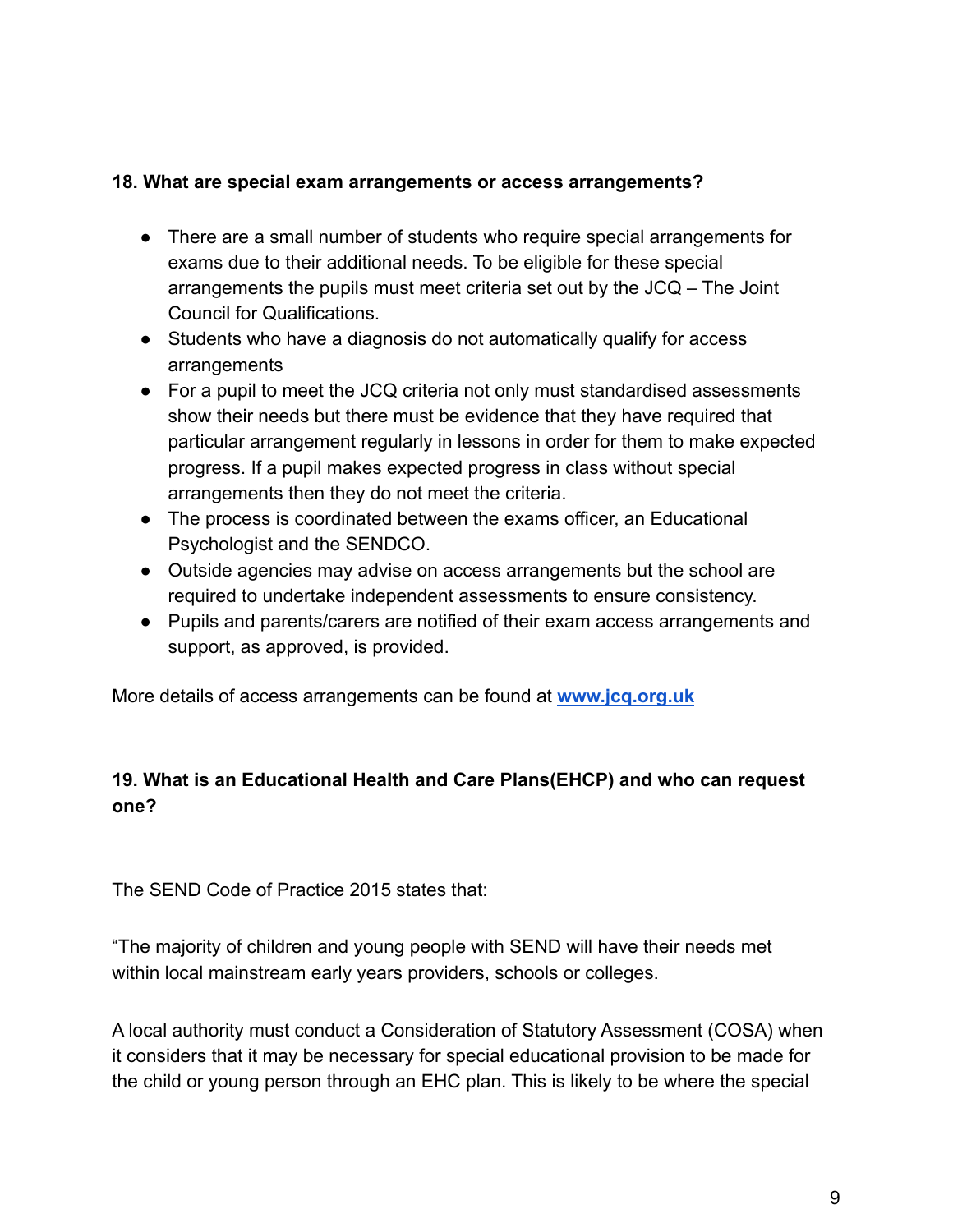education provision required to meet the child or young person's needs cannot reasonably be provided from within the resources normally available to mainstream early years providers, schools and post 16 institutions. This statutory assessment should not be the first step in the process; rather it should follow on from planning already undertaken with parents and young people in conjunction with an early years provider, school, post-16 institution or other provider.

EHC plans must be focused on the outcomes the child or young person seeks to achieve across education, health and care. EHC plans must set out how services will work together to meet the child or young person's needs and in support of those outcomes. EHC plans will be based on a co-ordinated assessment and planning process which puts the child and young person and their parents at the centre of decision making.

Statutory assessment will not always lead to an EHC plan. The information gathered during an assessment may indicate ways in which the school, college or other provider can meet the child or young person's needs from within available resources.

Parents or the school can apply for an EHCP. If an application for an EHC plan is made, this process will take 20 weeks to complete before a final EHC plan is agreed. More information about EHC plans can be accessed via the Northumberland County Council website.

## **20. What is Short Term Additional Resource (STAR) funding?**

- Schools can now request Short Term Additional Resource (STAR) for learners who are receiving school/setting SEN support but who might need extra interventions temporarily (for a maximum of two terms). This will typically be as a result of a sudden or significant change in the learner's circumstances
- This extra funding given to school (STAR Funding) may be used to provide extra support in lessons, or purchase specialist equipment.
- An initial meeting will take place with parents, teachers and other professionals before an application is made.

## **21.What is the Local Offer?**

The Children's and Families Act 2014 and the SEN Code of Practice 2015 require Local authorities to produce a 'Local Offer'. The Local Authority Local Offer has two key purposes: